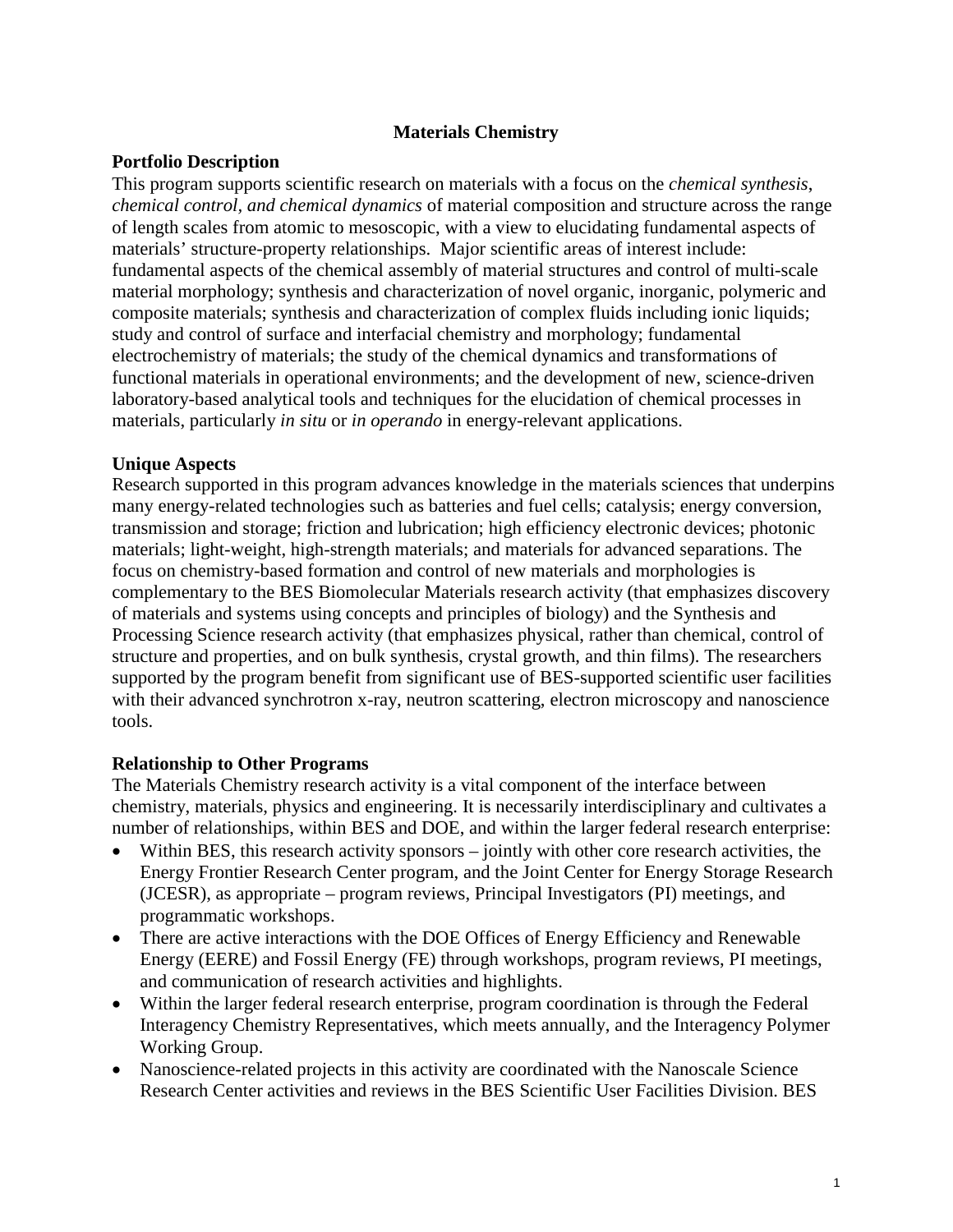further coordinates nanoscience activities with other federal agencies through the National Science and Technology Council (NSTC) Nanoscale Science, Engineering, and Technology Subcommittee that leads the National Nanotechnology Initiative.

- Predictive materials sciences activities and the associated theory, modeling, characterization and synthesis research are coordinated with other federal agencies through the NSTC Subcommittee on the Materials Genome Initiative.
- There are particularly active interactions with the National Science Foundation (NSF) through workshops, joint support of National Academy studies in relevant areas, and communication about research activities.

# **Significant Accomplishments**

The Materials Chemistry research activity has resulted in a variety of scientific accomplishments including the discovery of new superconducting materials, the discovery of the first organic magnet above room temperature, and the demonstration of new analytical techniques for surfaces and interfaces that have had significant impact in their respective fields.

Recent accomplishments include:

- The first demonstration of a metal organic framework material that shows both stable micropores and good charge mobility, relevant to energy storage technologies;
- The discovery of metal-containing polymers capable of white light emission, with significance for the future development of polymer-based solid-state lighting materials;
- A new understanding of the behavior of charged particles in ionic liquids that helps explain the low electrical conductivity of many ionic liquids and is expected to lead to the design of new and improved ionic liquids for energy-relevant applications;
- Demonstration of a method to completely polarize nuclei near optically polarized nitrogenvacancy centers in diamond at room temperature, which can be applied to enhance the sensitivity of NMR/MRI experiments in bulk materials;
- Discovery and elucidation of the mechanism of dysprosium doping to boost the performance of a known thermoelectric material (TAGS-85) by 15%; and
- Fundamental studies on materials aspects of a micro-transfer printing process led to the development of micro-contact printed solar cells (and their commercialization by Semprius Inc.) that set the world record for high concentration photovoltaic module efficiency (33.9%) in January 2012.

## **Mission Relevance**

The Materials Chemistry program supports research to generate fundamental knowledge based on the principles of chemistry about the creation, manipulation and functional behavior of materials that will underpin the future development of energy-relevant technologies including systems for energy storage, transformation, and utilization, with levels of performance superior to the current state of the art.

# **Scientific Challenges**

The Materials Chemistry research activity seeks to explore and advance the frontier of accessible functional materials, through the application of the methods and principles of chemistry. Doing so requires addressing specific scientific challenges and opportunities, such as those identified in the BES Advisory Committee's reports, including *Directing Matter and Energy: Five Challenges for Science and Imagination* [\(report link\)](http://science.energy.gov/~/media/bes/pdf/reports/files/gc_rpt.pdf) and *From Quanta to the Continuum:*